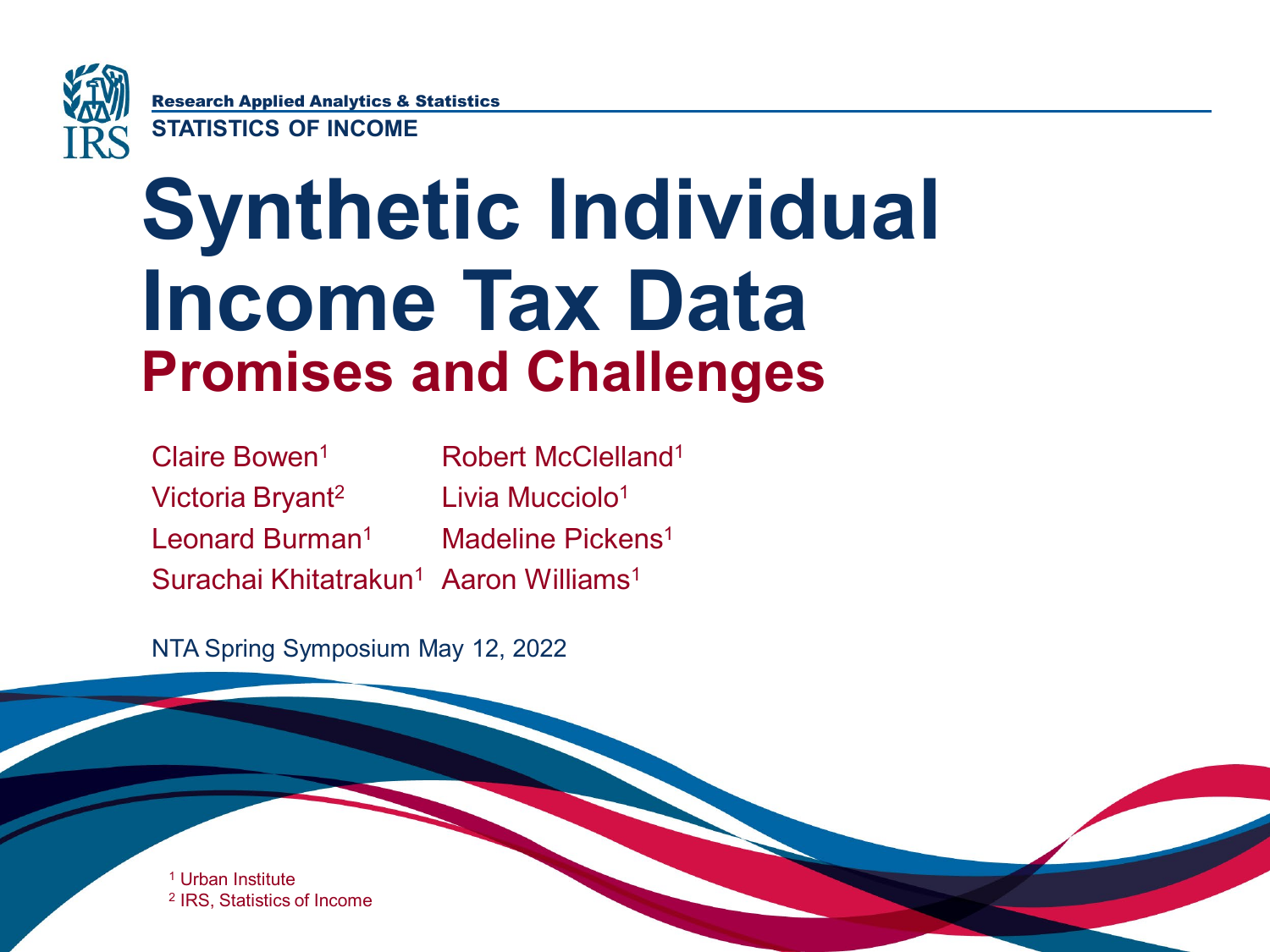

## **Disclaimer**

**Results presented here are preliminary and incomplete. Please do not share with others or cite without authors' permission.** 

**A paper with complete results will be available in early June. Email [lburman@urban.org](mailto:lburman@urban.org) to request a copy.**

*The findings and conclusions are those of the authors and do not reflect the positions or policies of Internal Revenue Service, the Urban Institute, or its funders.*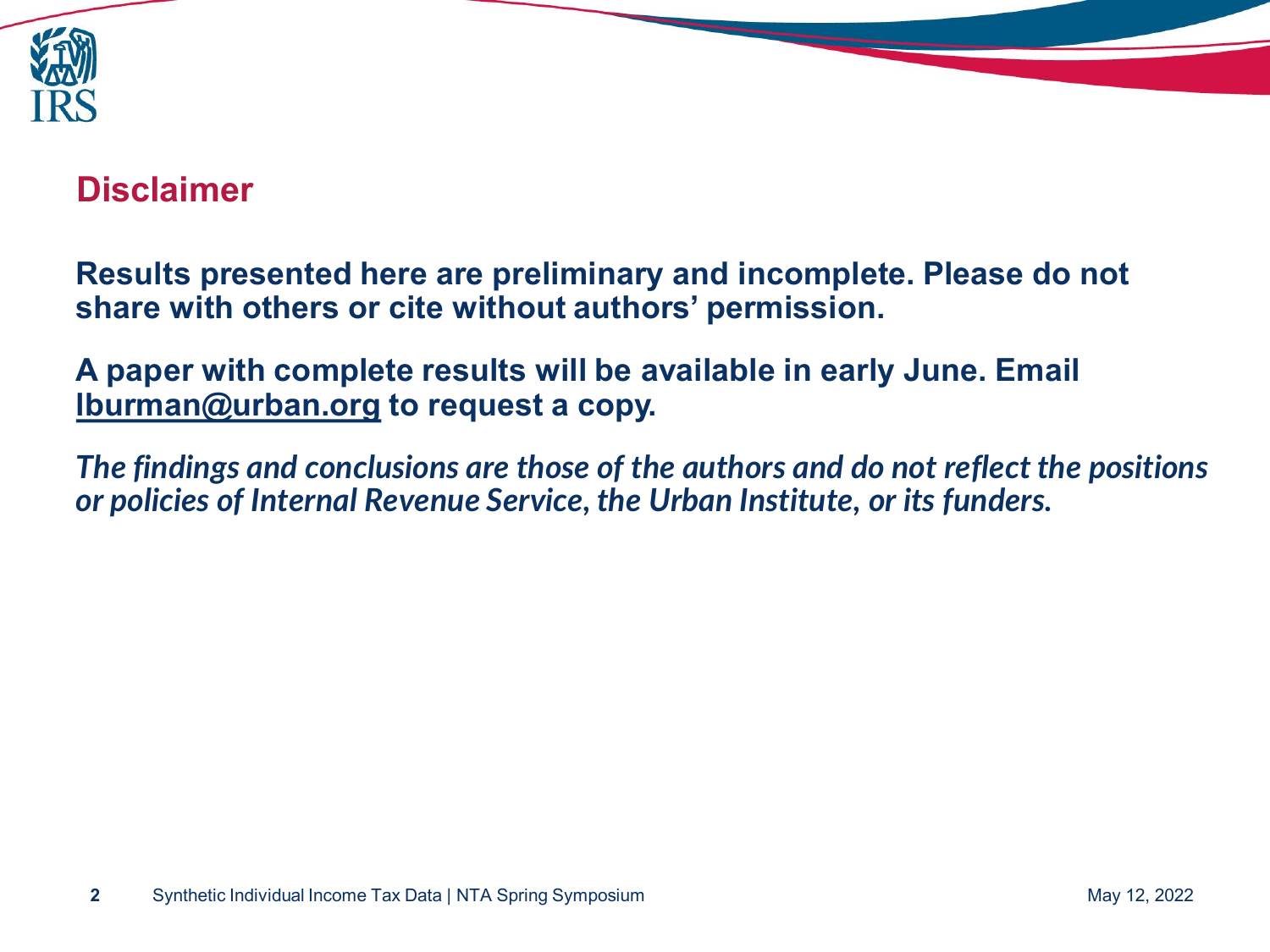

## **Taxpayer Privacy and Confidentiality**

### **Any publicly released tax data must protect the confidentiality of individual taxpayers.**

## Aggregated Tabulations

- $\cdot$  Rule of 3 • Rule of 3  $\Box$  • Substitution in the substitution of 3  $\Box$  • Substitution in the substitution of  $\Box$  • Substitution in the substitution of  $\Box$  • Substitution in the substitution of  $\Box$  • Substitution in the substitu
- Rule of 10
- Dominance Rule
- Associated Suppression
- Disclosure by subtraction
- Cross-cell disclosure
- Complimentary disclosure

As the scope of information on individuals that is publicly accessible expands, so too must SOI's protection techniques.

## Public Use File

- **Subsampling** 
	- **Reweighting**
- **Aggregation**
- **Top Coding**
- **Blurring** 
	- **Multivariate**
	- **Univariate**
	- **Rebalancing**
- Random Noise
	- Rounding
- **Suppression**
- Tax variable calculations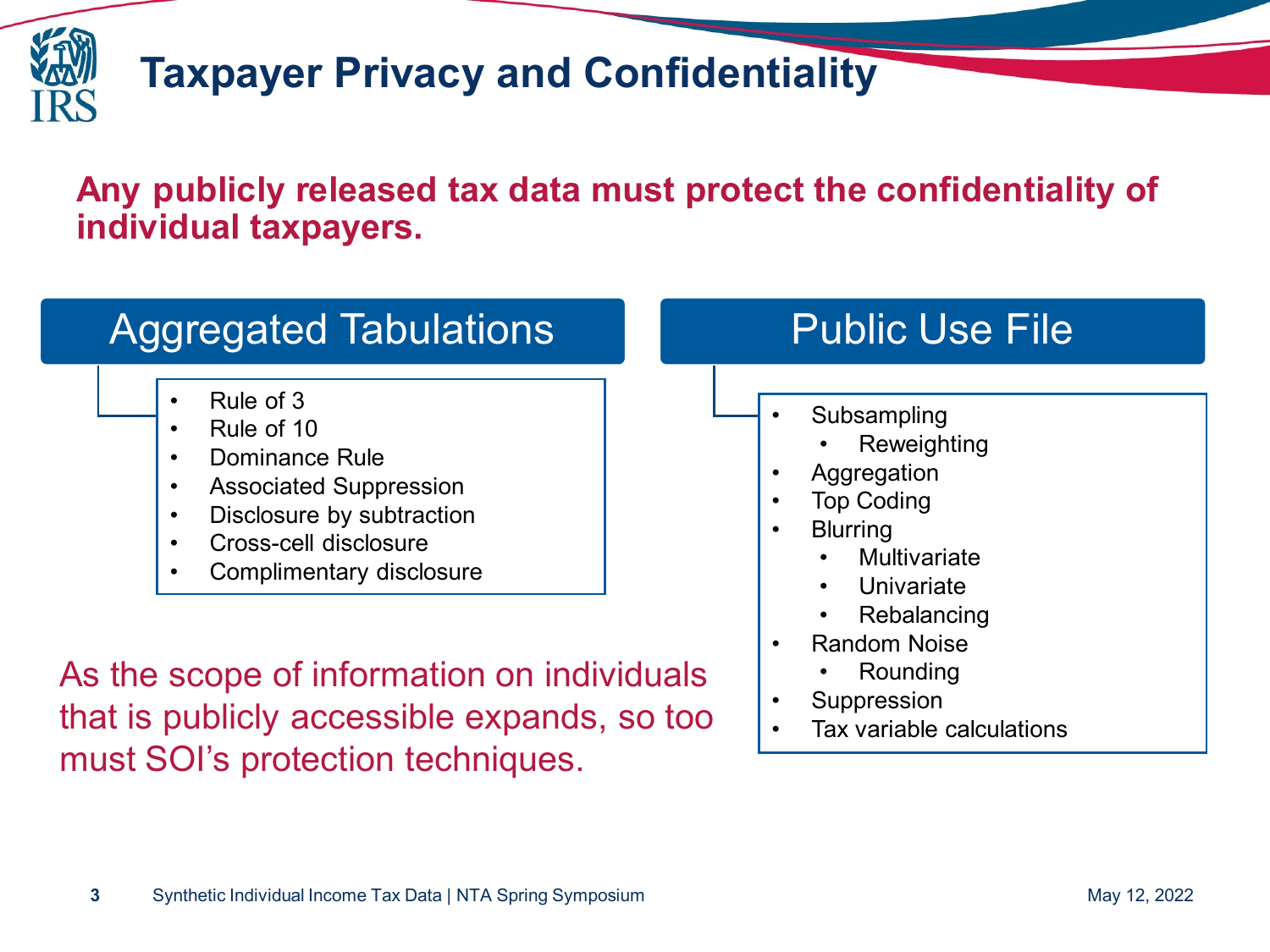

## **Synthetic file objectives**

Produce fully synthetic tax data with the same record layouts as IRS administrative data that:

- 1. Protect the confidentiality of tax return information
- 2. May be used for statistically valid analysis for certain research purposes
- 3. May be used as "training data" to develop programs to run on confidential data.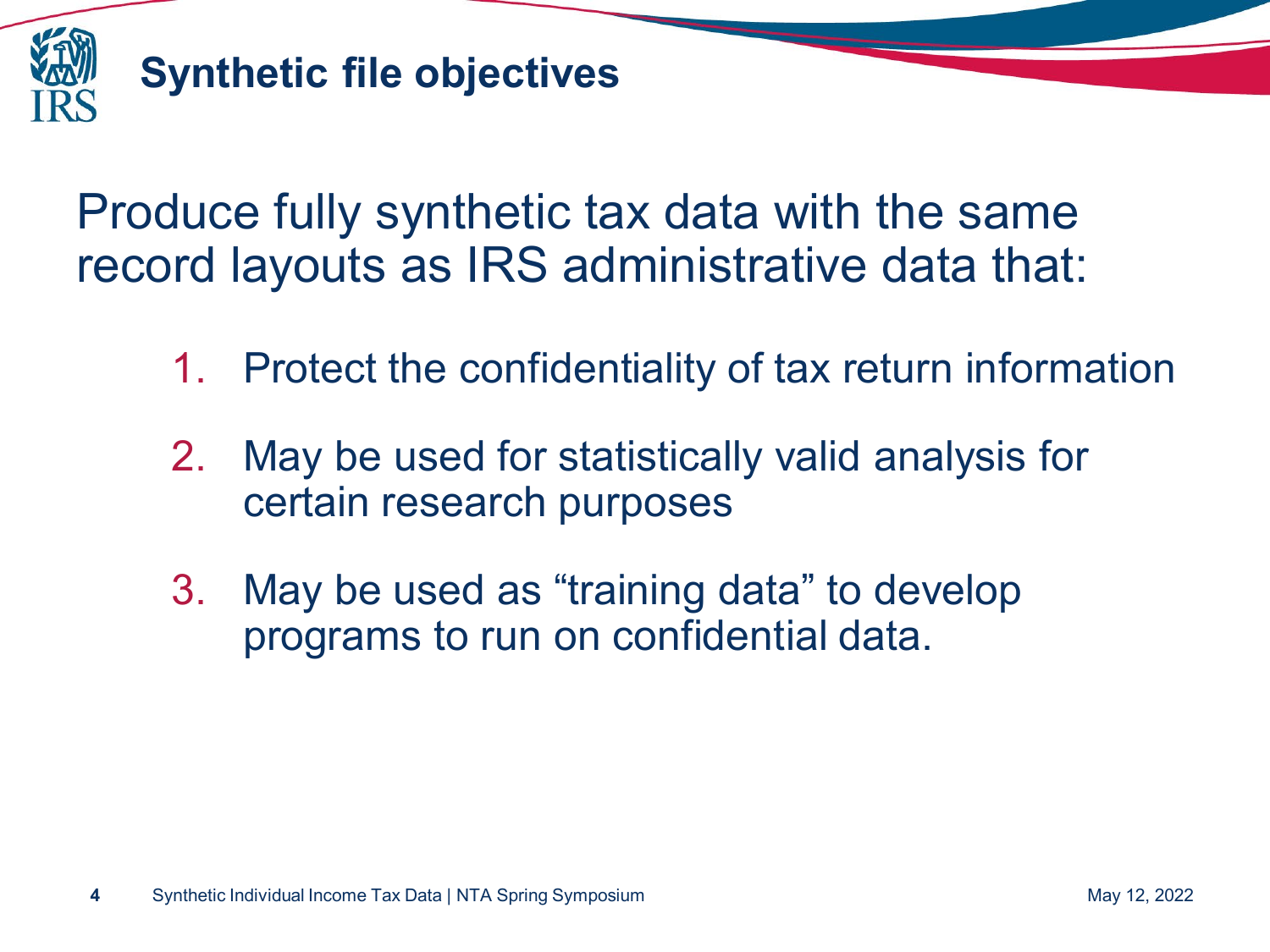

- No more than 20% of records are included for any one stratum
- Draw values from a smoothed and unbounded distribution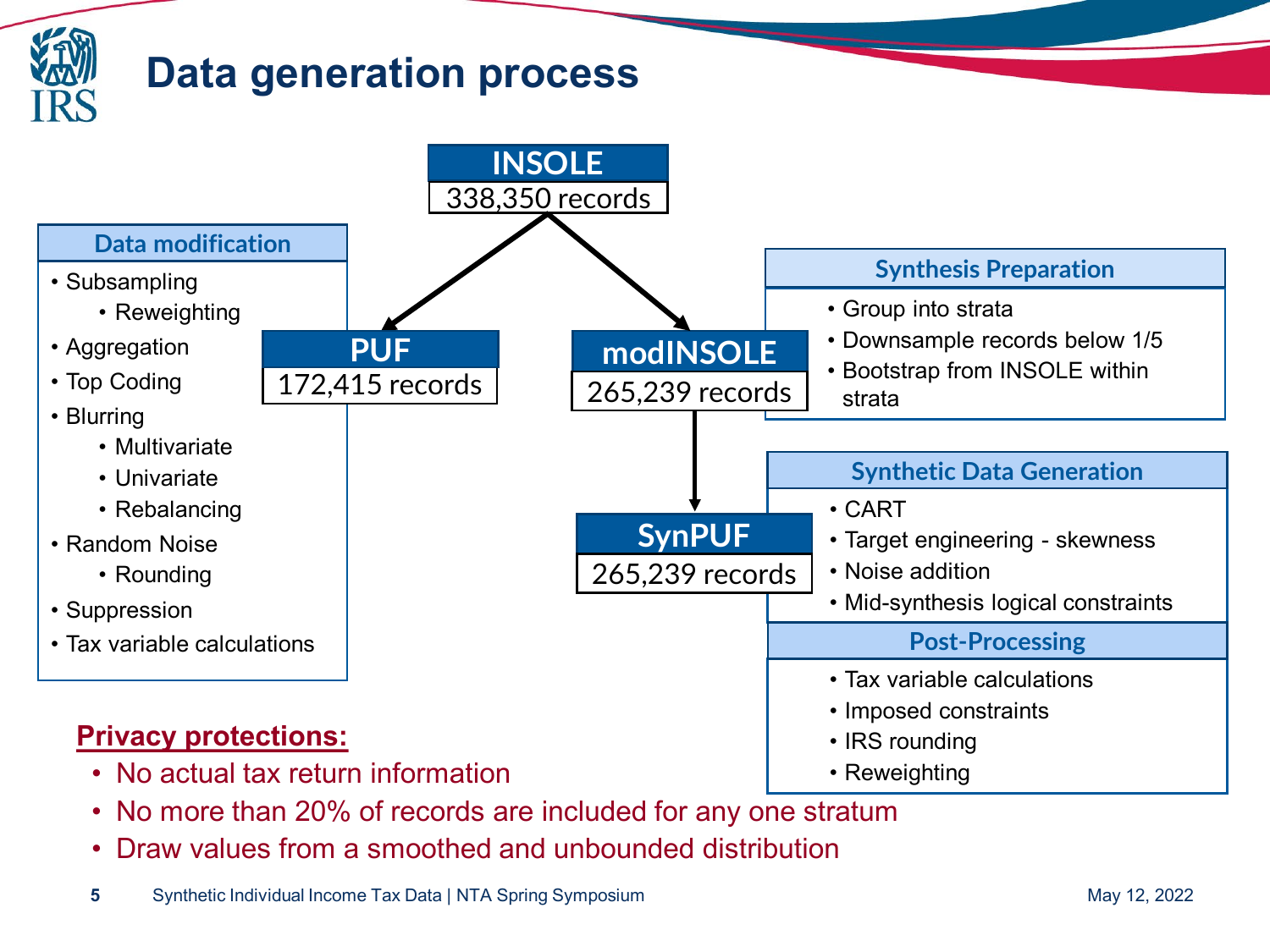

# **Measures of Quality**

Synthetic Individual Income Tax Data | NTA Spring Symposium May 12, 2022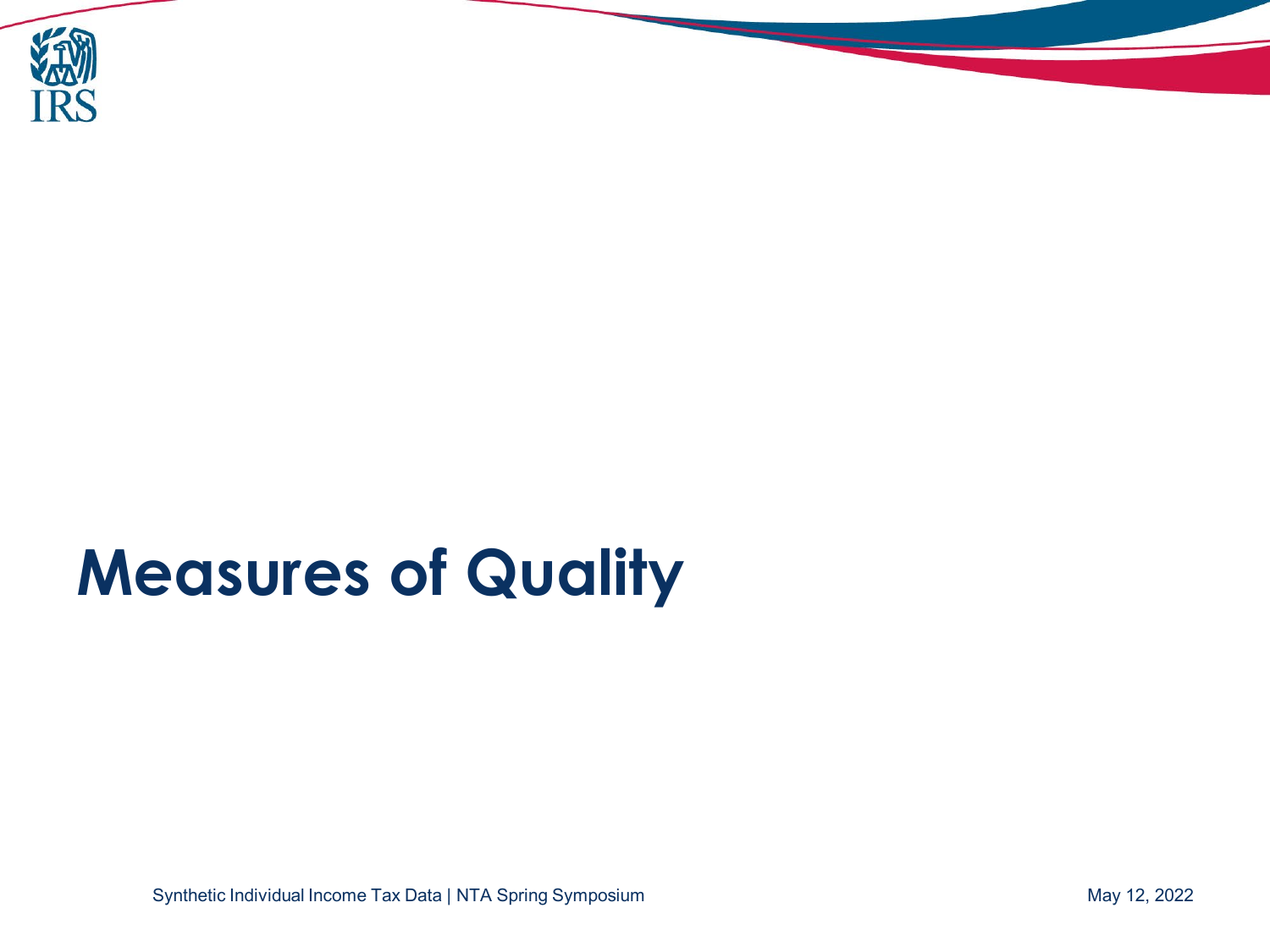

Confidential weighted standard deviation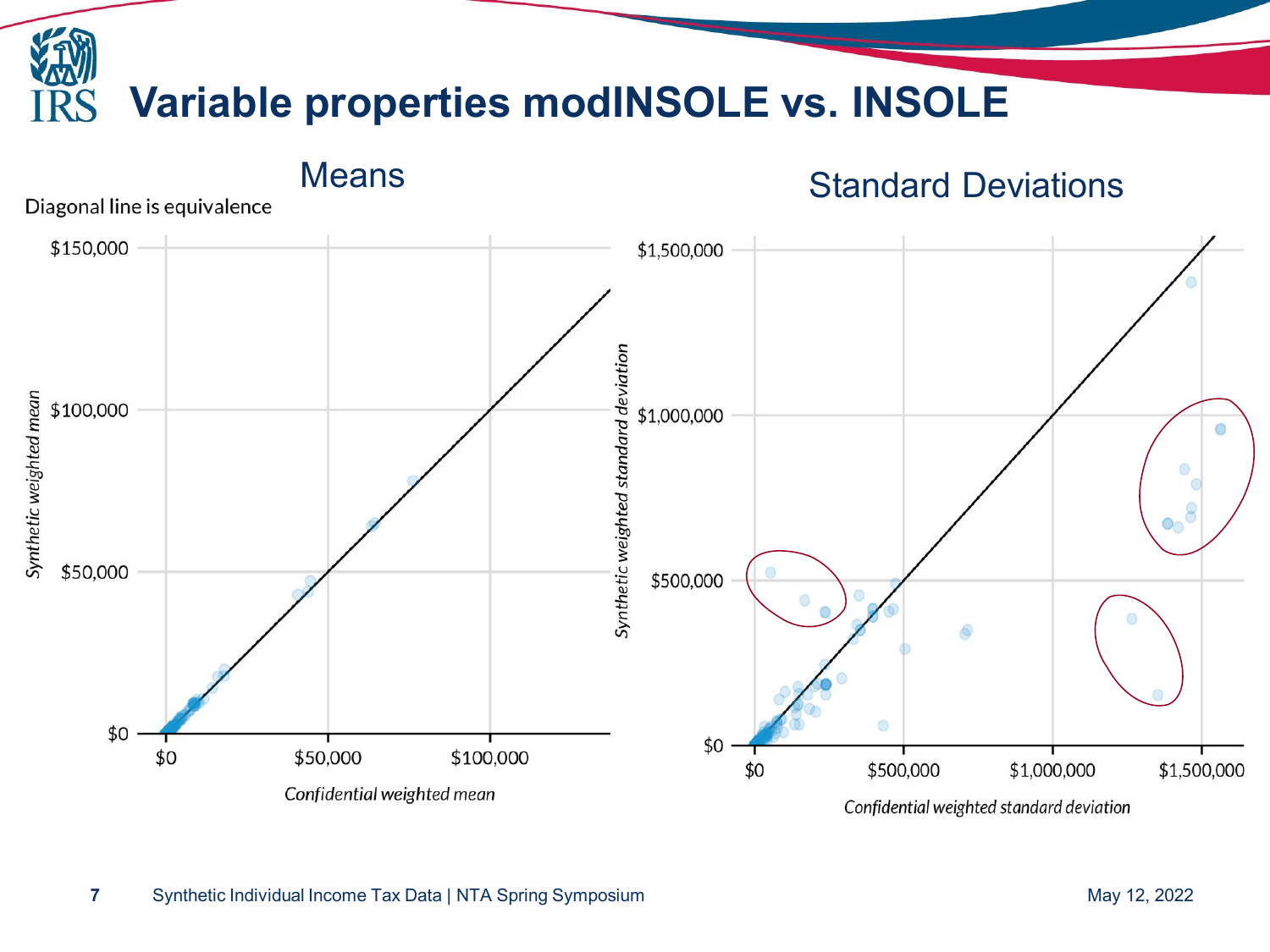

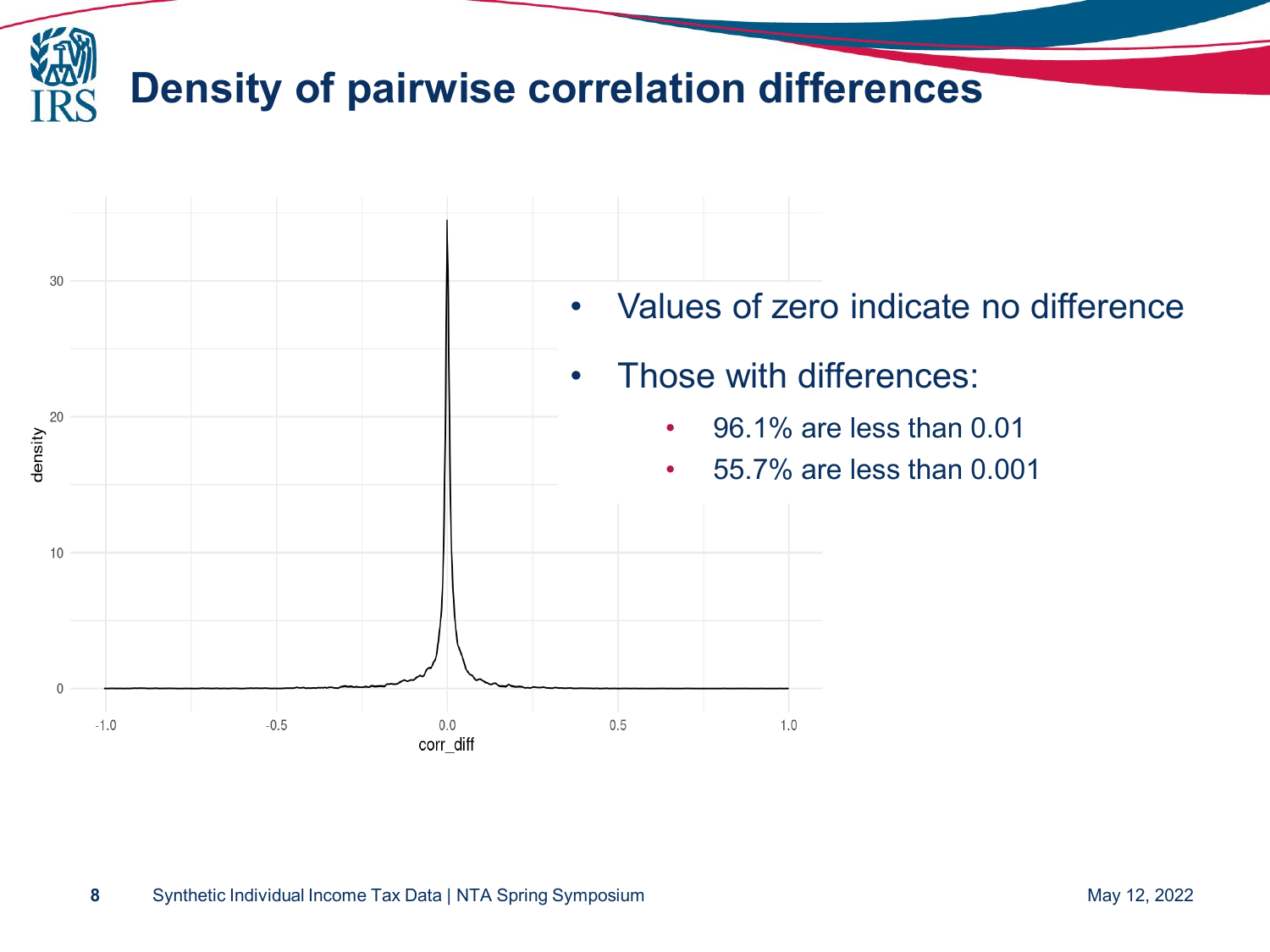## *Some* **multivariate relationships are replicated in the synthetic data**

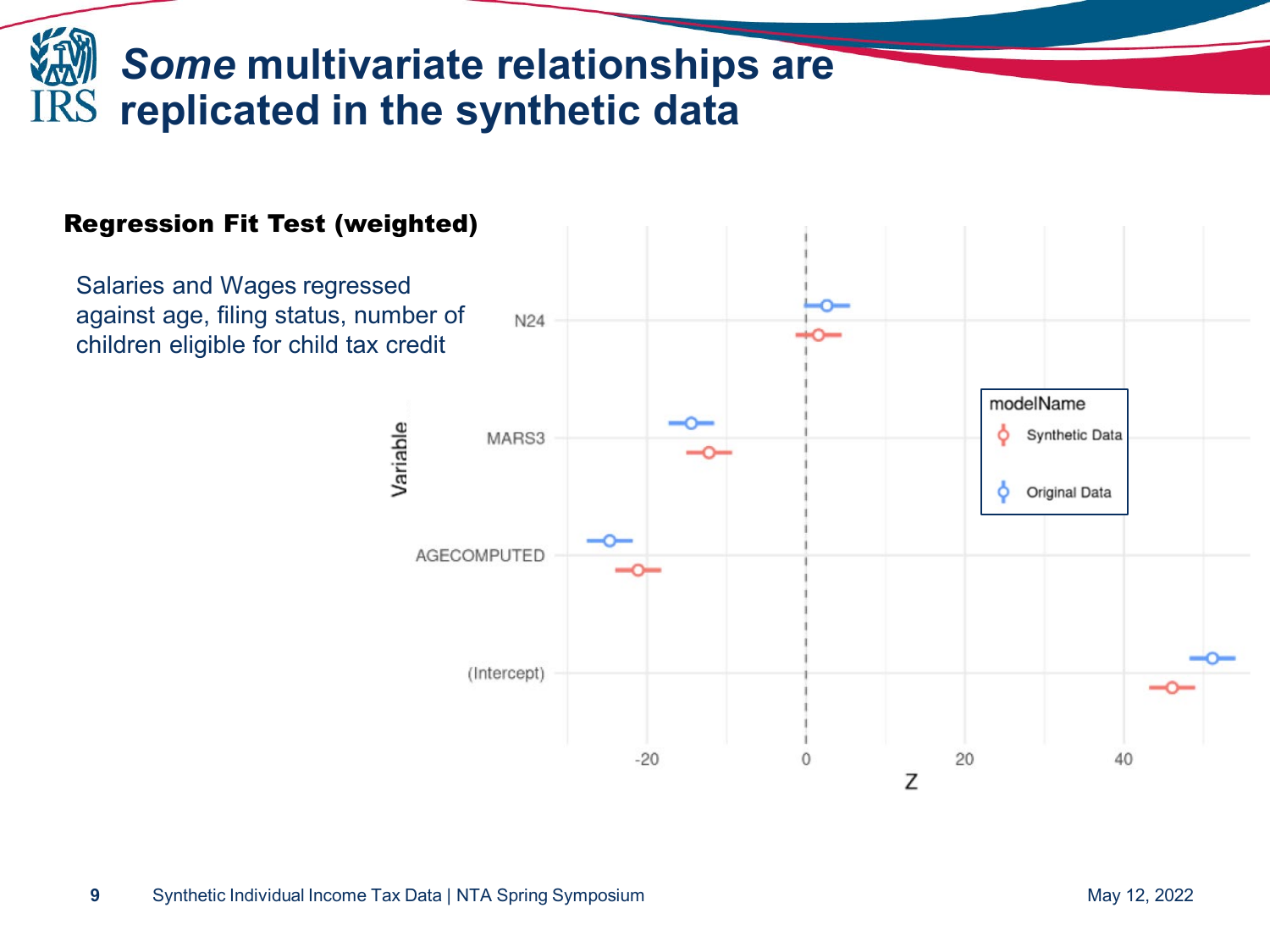

#### Sometimes Synthetic outperforms PUF

#### Sometimes Synthetic trails PUF



**10** Synthetic Individual Income Tax Data | NTA Spring Symposium May 12, 2022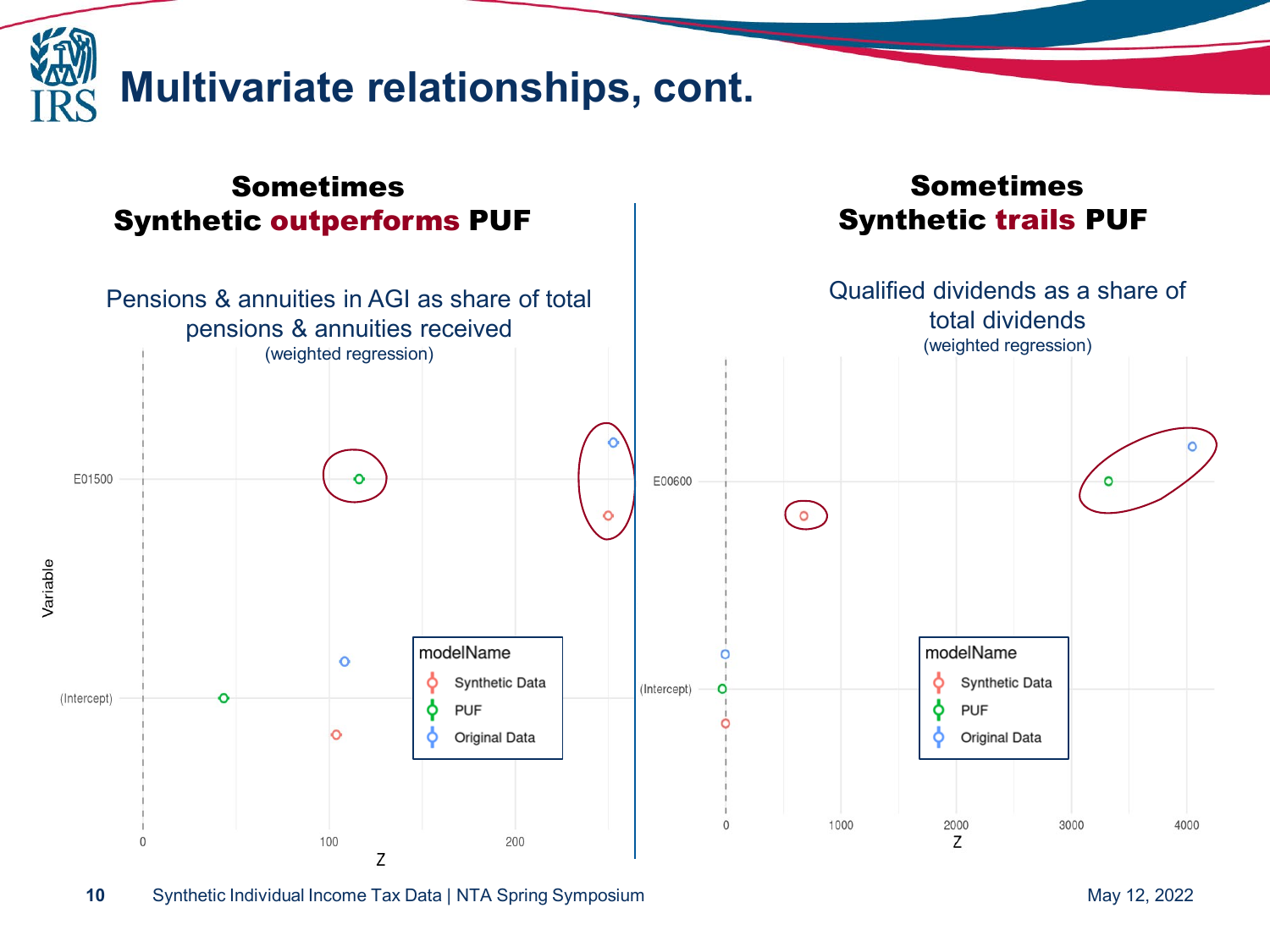

## **Simulated policy changes**

## Microsimulation of Tax Model Estimates of Possible Policy Changes in 2012

- Returning to 2000 law (i.e. ending all the Bush tax cuts, which had been extended through 2012)
- Implement 2013 law in 2012 (rollback of high-income Bush tax cuts)

Note: following figures based on synthesized PUF rather than modINSOLE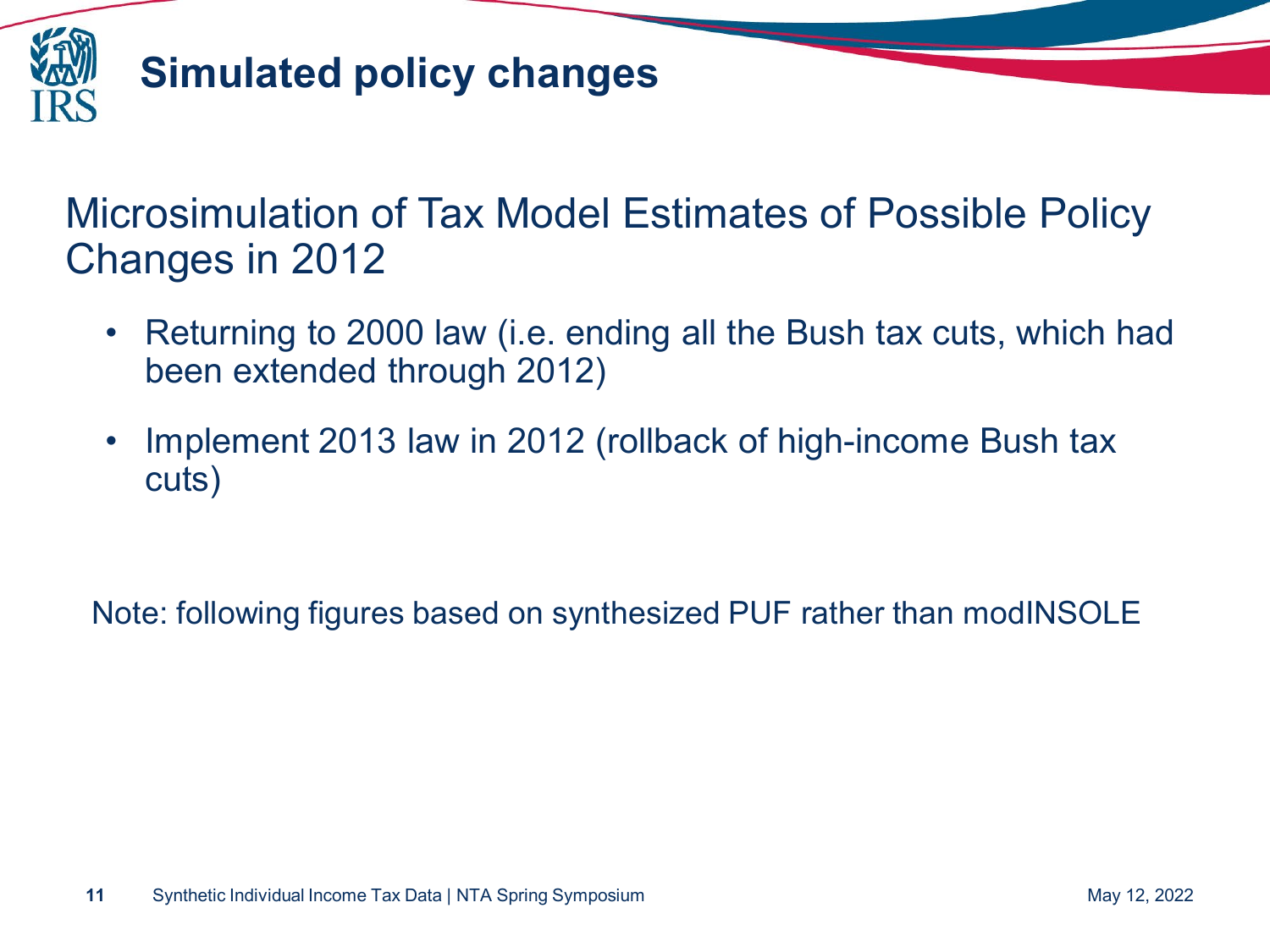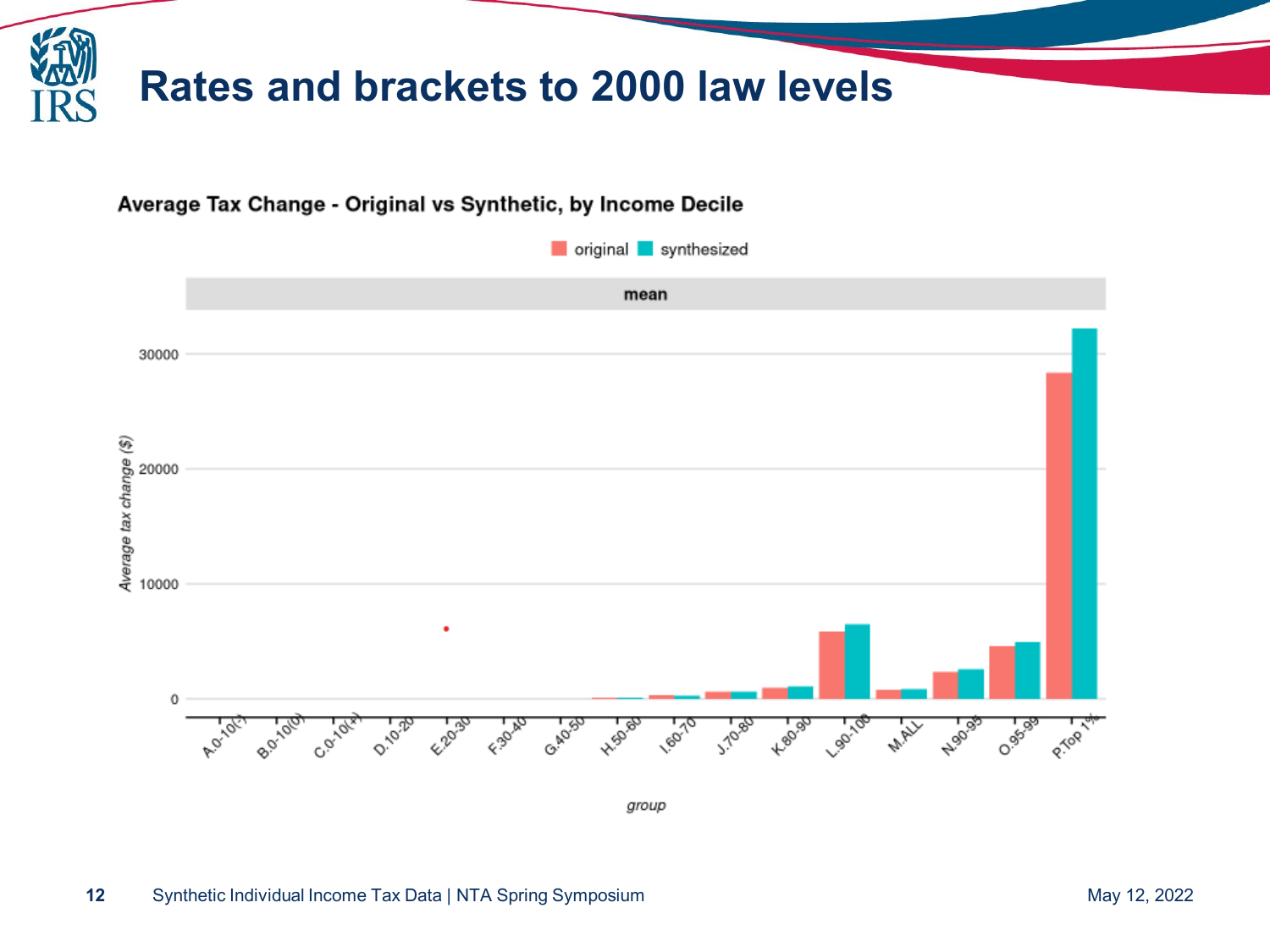

Average Tax Change - Original vs Synthetic, by Income Decile

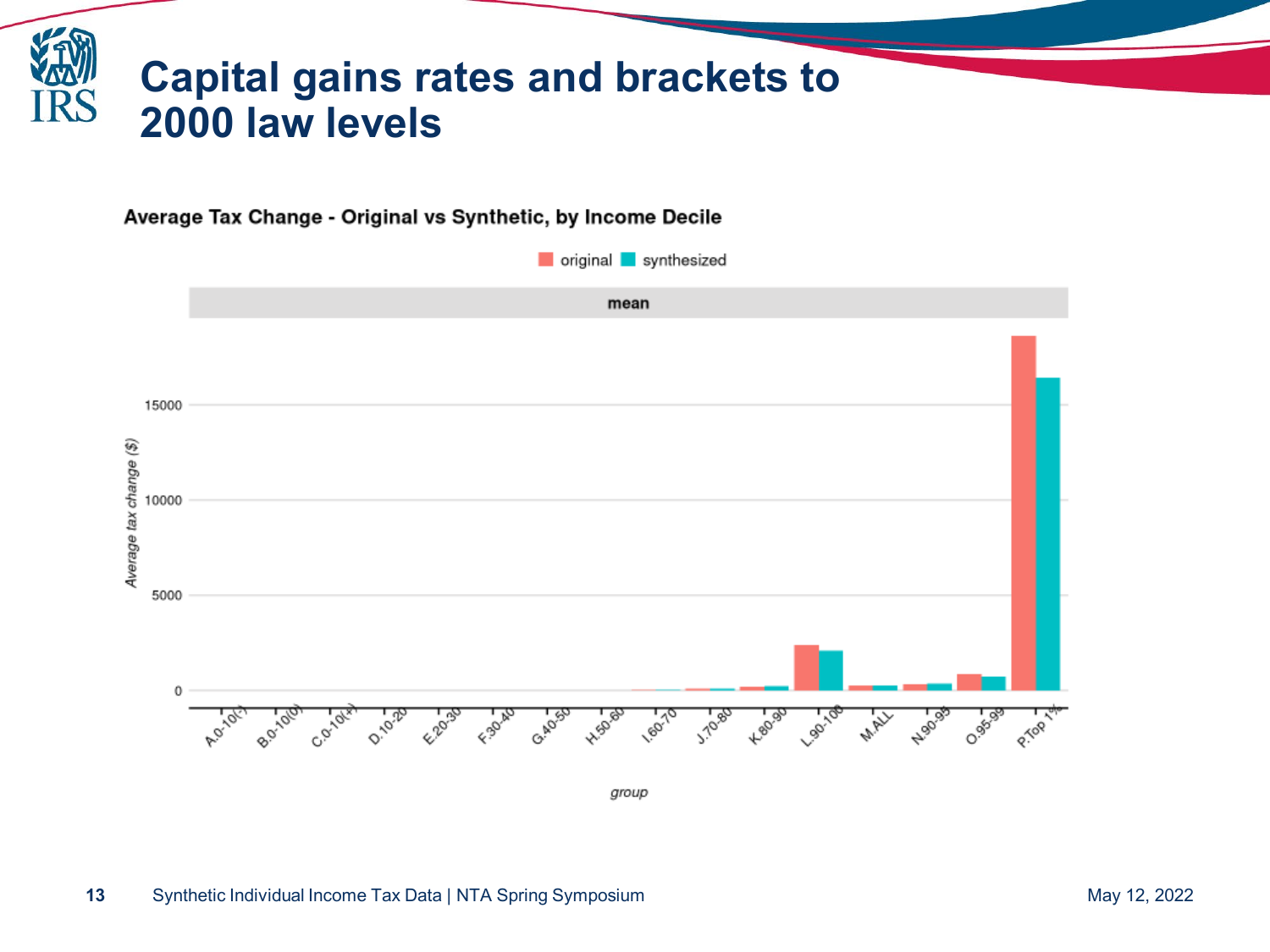## **Restore CTC amount and refundability rules to 2000 levels**

#### Average Tax Change - Original vs Synthetic, by Income Decile



group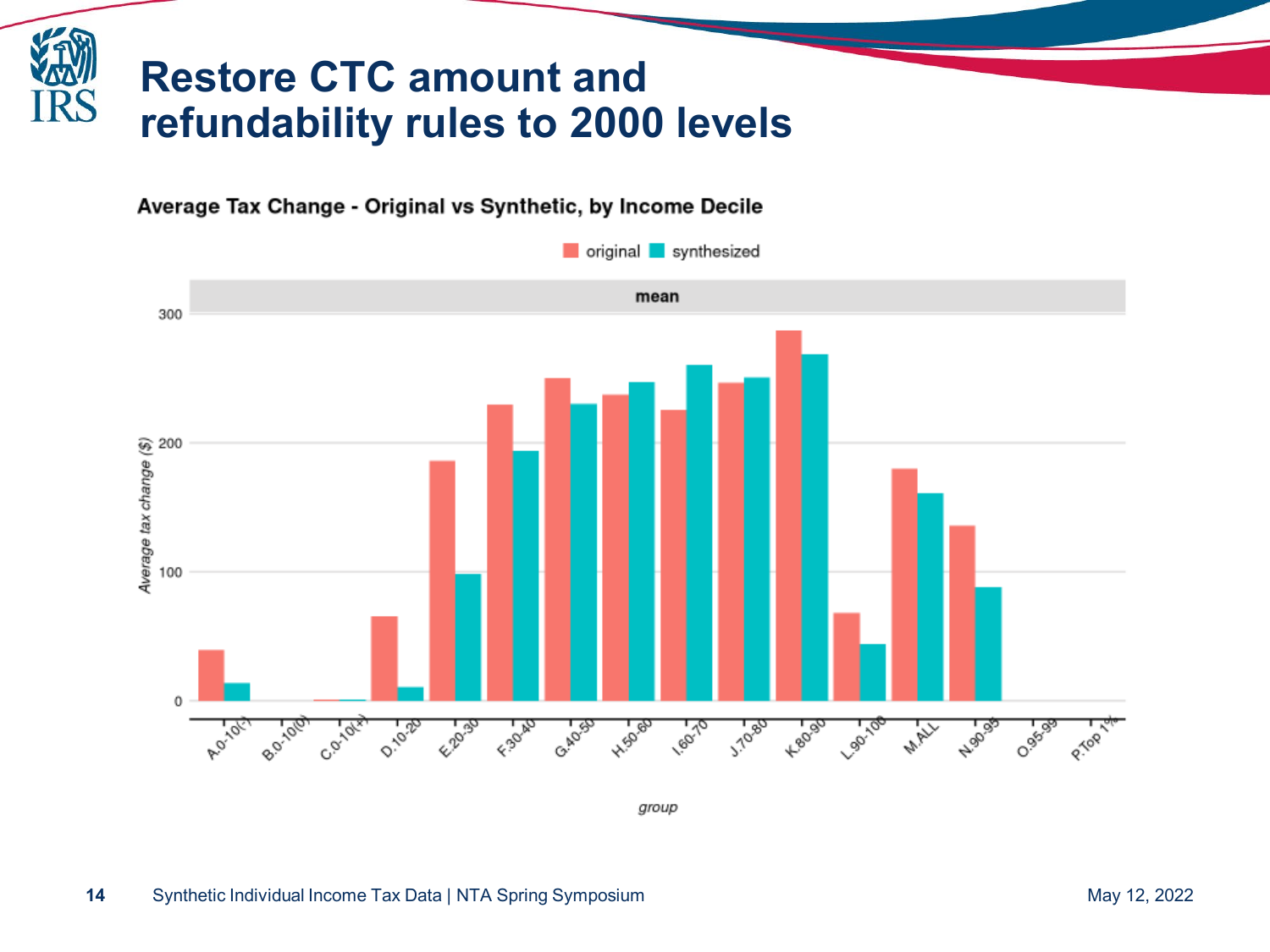



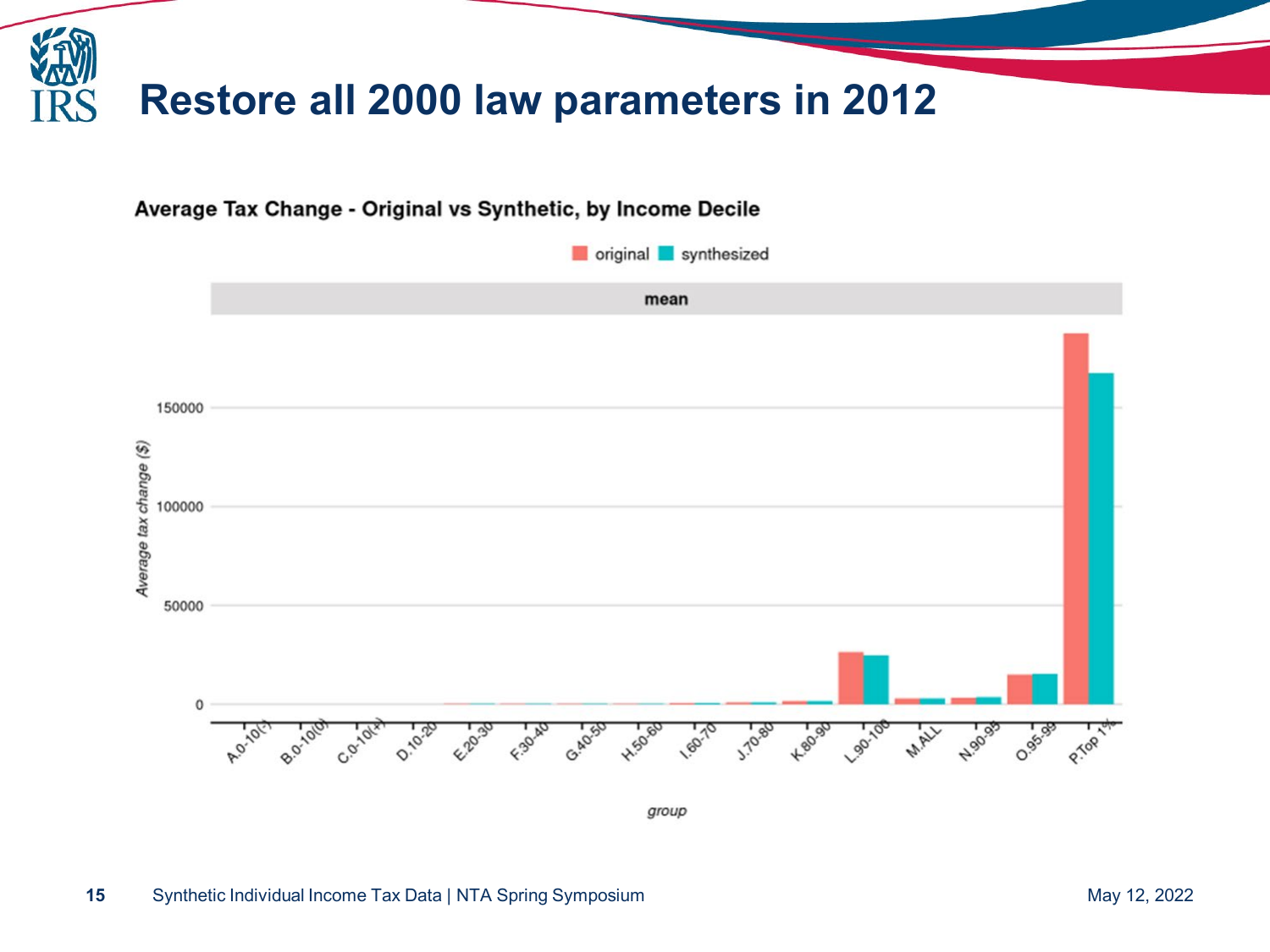## **Roll back high-end Bush tax cuts (2013 law) in 2012**

Average Tax Change - Original vs Synthetic, by Income Decile

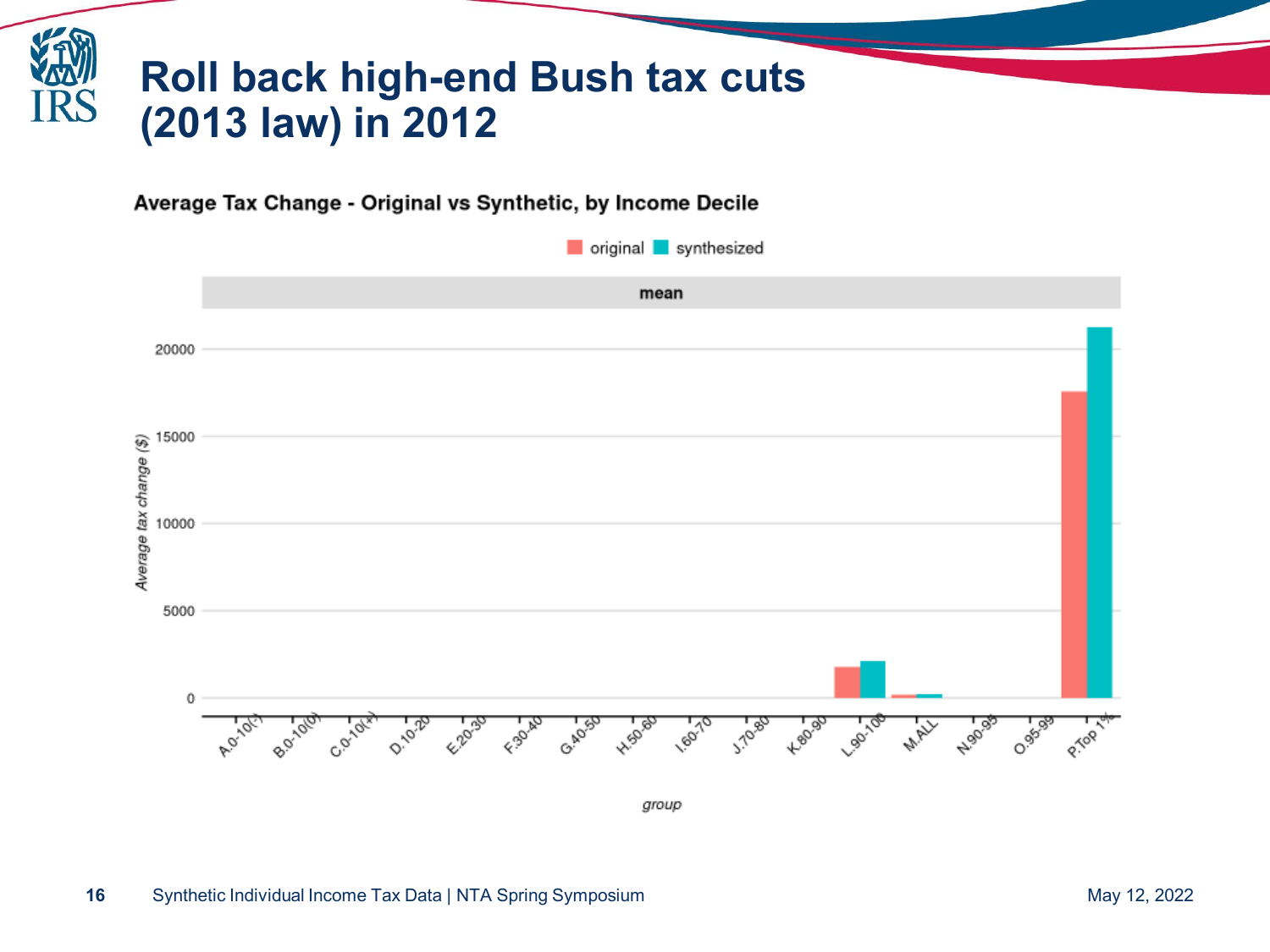

#### Number with Tax Change (1000s) - Original vs Synthetic, by Income Decile



group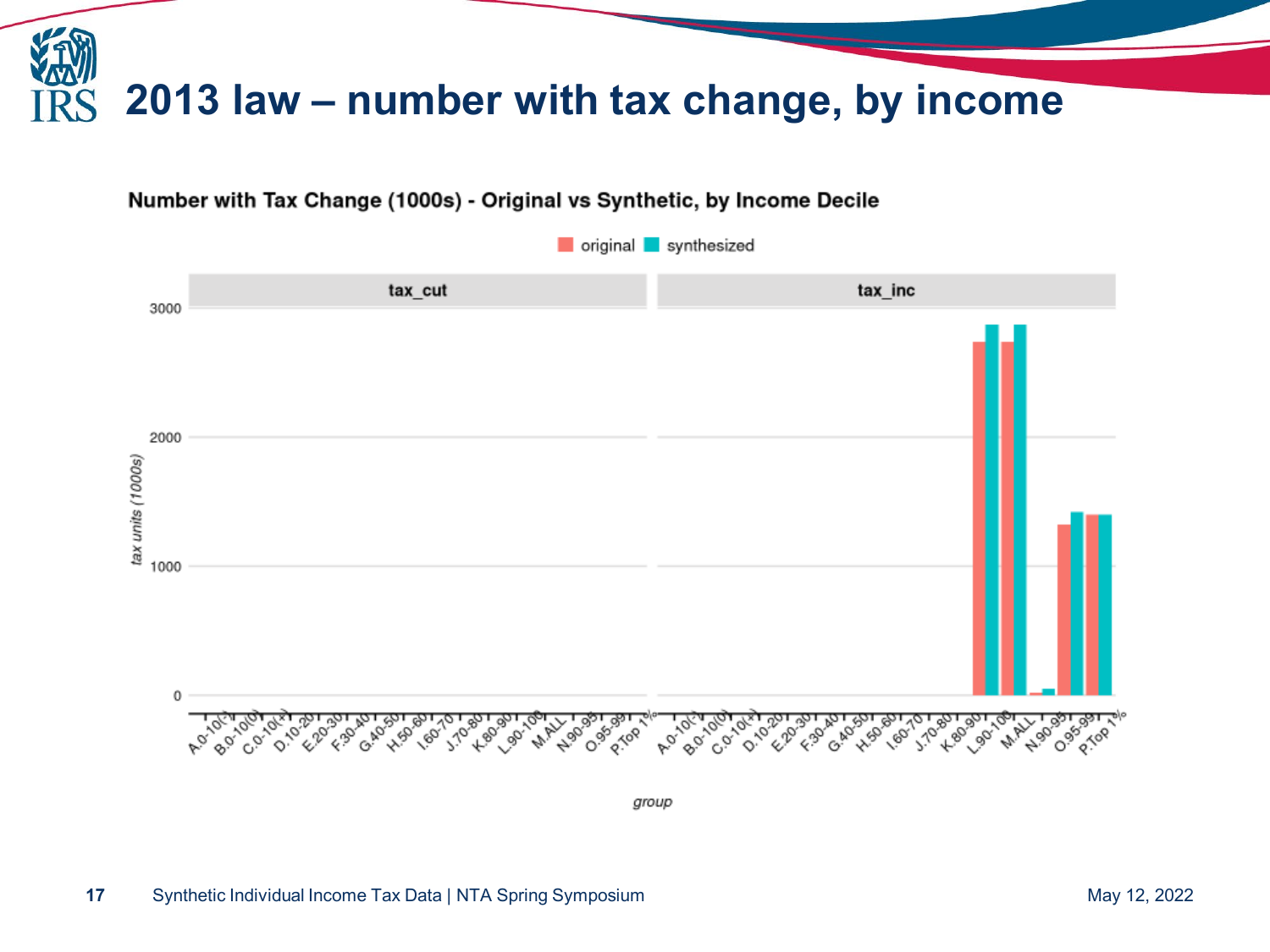

## **Accomplishments and Future Work**

- Synthetic Supplemental PUF of nonfiler\* information
- Alpha version of synthetic PUF of individual income tax returns:
	- Separately synthesize positive and negative values for variables that can take negative value
	- Reweight SynPUF to match published SOI aggregates by income and filing status
	- Develop and apply more sophisticated machine learning methods
	- Optimize synthesis so it produces accurate microsimulation analyses for a range of policies
	- Apply this method to later years
- Prototype validation server focusing on user-friendly interface, making users comfortable with a new way of doing research

<sup>\*</sup> Nonfilers are defined as individuals who did not file a federal tax return, had no obligation to file, and were not claimed as a dependent in 2012 but had income reported to the IRS on at least one information return.